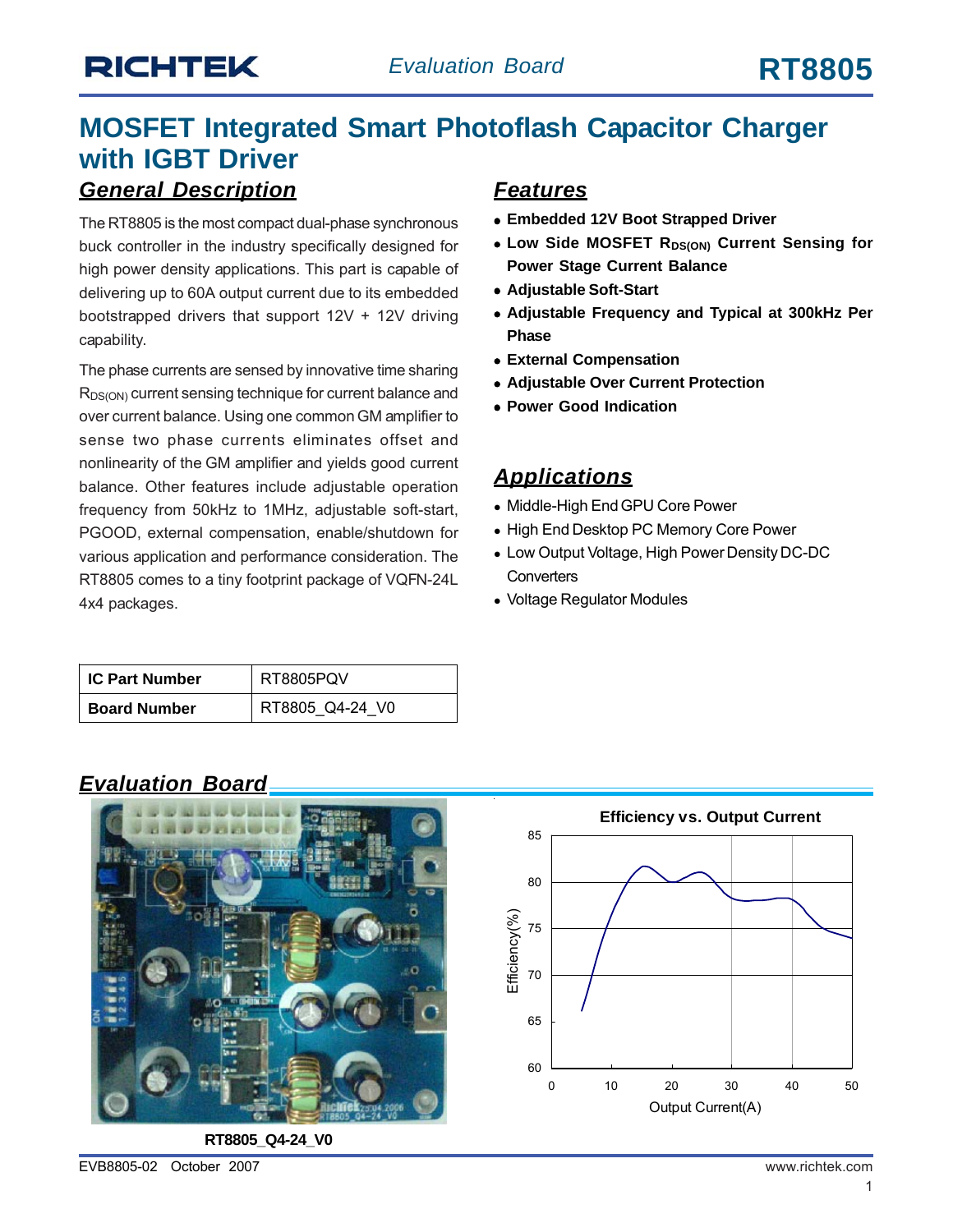

## *Specification*

| <b>Parameter</b>      | Symbol          | Min   | <b>Typ</b> | Max   | <b>Units</b> |
|-----------------------|-----------------|-------|------------|-------|--------------|
| Input Voltage Range   | V <sub>IN</sub> | 10.8  | 12         | 13.2  |              |
| Output Voltage        | VOUT            | 1.23  | 1.29       | 1.35  |              |
| Rated Output Current  | <b>IRATE</b>    | $- -$ | 50         | $- -$ |              |
| Switching Frequency   | tsw             | 255   | 300        | 345   | kHz          |
| <b>OCP Trip Point</b> | <b>ITRIP</b>    | $- -$ | 73         | $- -$ |              |

## *Schematic*

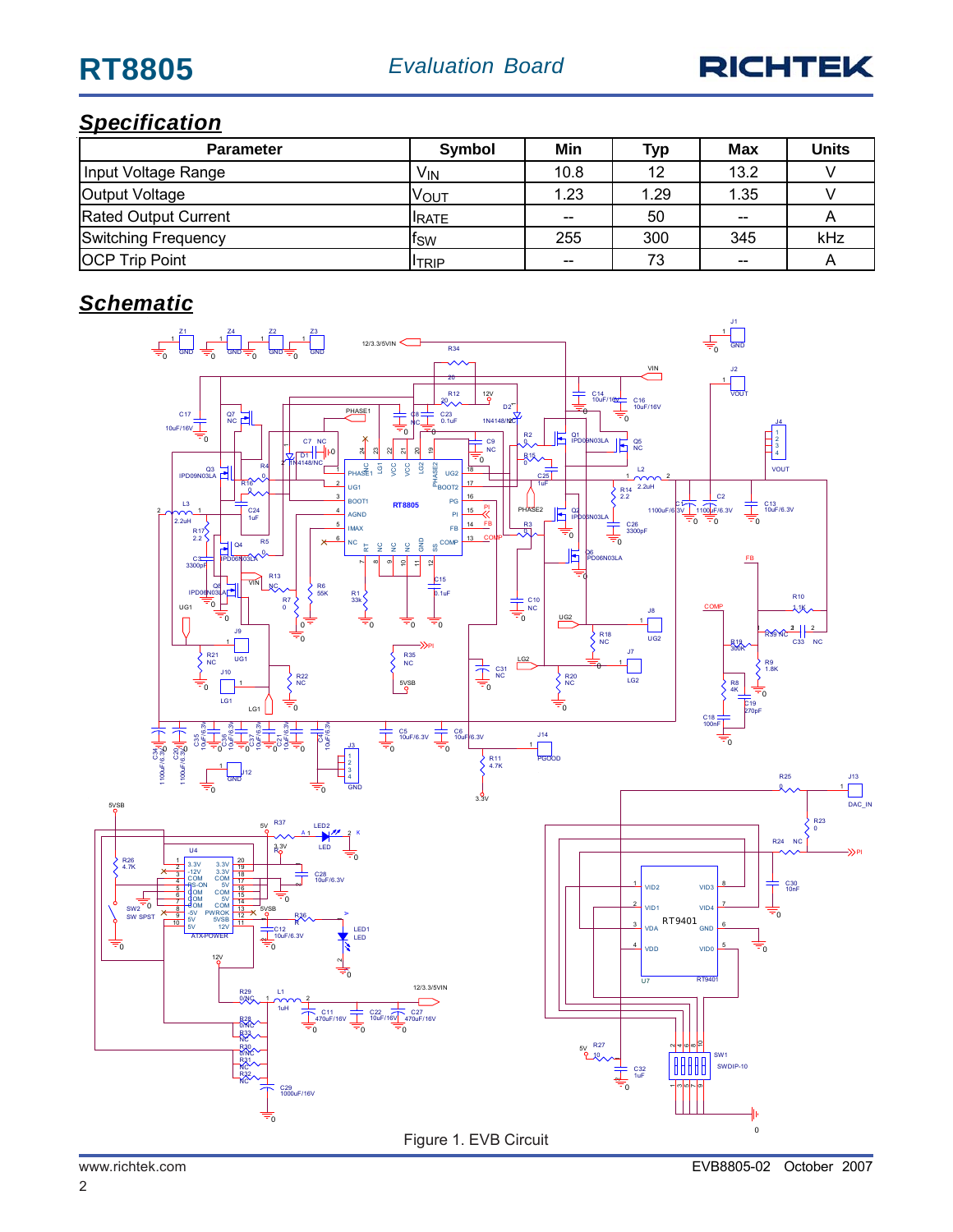# **RICHTEK**

## *Bill of Materials*

| Qty<br><b>Part Number</b><br>Reference                                                              |                  | <b>Description</b>            | Package                        | Manufacture       |                   |
|-----------------------------------------------------------------------------------------------------|------------------|-------------------------------|--------------------------------|-------------------|-------------------|
| $\overline{U1}$                                                                                     | 1                | RT8805PQV                     | Dual-Phase PWM Controller      | <b>QFN-24L4x4</b> | <b>RichTek</b>    |
| <b>U7</b>                                                                                           | 1                | RT9401APV8                    | <b>DAC Generator</b>           | SOT-23-8          | <b>RichTek</b>    |
| C1, C2, C20, C34                                                                                    | 4                | ECME102M6R30814<br><b>VPB</b> | 1000uF, Electrolytic, 6.3V     | <b>MH8X20</b>     | Evercon           |
| C29                                                                                                 | 1                | ECMH102M0160820<br><b>VUB</b> | 1000uF, Electrolytic, 16V      | <b>MH8X20</b>     | Evercon           |
| C11, C27                                                                                            | $\overline{2}$   | SE016M0470CTT                 | 470uF, Electrolytic, 16V       | <b>MH8X20</b>     | <b>TEAPO</b>      |
| C4, C5, C6, C12, C13, C21,<br>C28, C35, C36, C37                                                    | 10               | C2012X5R0J106K                | 10uF, Ceramic, 10%, 6.3V, X5R  | 0805              | <b>TDK</b>        |
| C14, C16, C17, C22                                                                                  | 4                | C3216X7R1C106K                | 10uF, Ceramic, ±10%, 16V, X7R  | 1206              | <b>TDK</b>        |
| C24, C25, C32                                                                                       | 3                | C1608X7R1C105KT               | 1uF, Ceramic, ±10%, 16V, X7R   | 0603              | <b>TDK</b>        |
| C15, C23, C18                                                                                       | 3                | 0603B104K500CT                | 100nF, Ceramic, ±10%, 50V, NP0 | 0603              | <b>WTC</b>        |
| C3,C26                                                                                              | $\overline{2}$   | 0603B332K500CT                | 3.3nF, Ceramic, ±10%, 50V, X7R | 0603              | <b>WTC</b>        |
| C <sub>19</sub>                                                                                     | 1                | 0603B271K500NT                | 270pF, Ceramic, ±10%, 50V, X7R | 0603              | <b>WTC</b>        |
| C30                                                                                                 | 1                | 0603B103K500CT                | 10nF, Ceramic, ±10%, 50V, X7R  | 0603              | <b>WTC</b>        |
| R1, R6                                                                                              | $\overline{2}$   | WR06X3302PT                   | 33KΩ, SMD, ±1%                 | 0603              | <b>WTC</b>        |
| R2, R3, R4, R5, R7, R15, R16,<br>R23, R25, R28, R29, R30                                            | 12               | WR06X0000PT                   | $0\Omega$ , SMD, ±1%           | 0603              | <b>WTC</b>        |
| R <sub>8</sub>                                                                                      | 1                | WR06X3901FT                   | $4K\Omega$ , SMD, ±1%          | 0603              | <b>WTC</b>        |
| R <sub>9</sub>                                                                                      | 1                | WR06X1801FT                   | $1.8K\Omega$ , SMD, $\pm 1\%$  | 0603              | <b>WTC</b>        |
| R <sub>10</sub>                                                                                     | 1                | WR06X1101FT                   | $1.1K\Omega$ , SMD, $\pm 1\%$  | 0603              | <b>WTC</b>        |
| R11, R26                                                                                            | $\overline{2}$   | <b>WR06X4701FTL</b>           | $4.7K\Omega$ , SMD, $\pm 1\%$  | 0603              | <b>WTC</b>        |
| R <sub>12</sub> , R <sub>34</sub>                                                                   | $\overline{2}$   | WR06X20R0FT                   | 20Ω, SMD, ±1%                  | 0603              | <b>WTC</b>        |
| R14, R17                                                                                            | $\overline{2}$   | WR06W2R20FTL                  | $2.2\Omega$ , SMD, $\pm$ 1%    | 0603              | <b>WTC</b>        |
| R <sub>19</sub>                                                                                     | 1                | WR06X3003FT                   | 300KΩ, SMD, ±1%                | 0603              | <b>WTC</b>        |
| R <sub>27</sub>                                                                                     | 1                | WR06X10R0FTL                  | $10\Omega$ , SMD, ±1%          | 0603              | <b>WTC</b>        |
| R36,R37                                                                                             | $\overline{2}$   | WR06X1001FTL                  | $1K\Omega$ , SMD, $\pm 1\%$    | 0603              | <b>WTC</b>        |
| LED1, LED2                                                                                          | $\overline{2}$   | <b>TL-S190VCU</b>             | Red LED                        | 0603              | <b>Full Color</b> |
| L1                                                                                                  | 1                | HM00-01800                    | 1uH, Rod                       | <b>DIP</b>        | Pulse             |
| L2, L3                                                                                              | $\boldsymbol{2}$ | APS-11493                     | 2.2uH/20A,Ring                 | <b>DIP</b>        | <b>Axis Power</b> |
| Q1,Q3                                                                                               | $\overline{2}$   | IPD09N03LA                    | NMOS, 25V, 8.6mΩ, 50A          | D-pak             | Infineon          |
| Q2, Q4, Q6, Q8                                                                                      | $\overline{4}$   | IPD06N03LA                    | NMOS, 25V, 5.7mΩ, 50A          | D-pak             | Infineon          |
| SW <sub>1</sub>                                                                                     | 1                | SWDIP-10                      | Jumper Switch                  | <b>DIP</b>        |                   |
| SW <sub>2</sub>                                                                                     | 1                | SW SPST                       | <b>Button Switch</b>           | <b>DIP</b>        |                   |
| U <sub>4</sub>                                                                                      | 1                | <b>ATX-POWER</b>              | 20pin connector                | <b>DIP</b>        |                   |
| Q5,Q7,C7,C8,C9,C10,R13,<br>R18, R20, R21, R22, R24, R31,<br>C31, R32, R33, C33, R35, R39,<br>D2, D3 | 21               |                               | NC                             |                   |                   |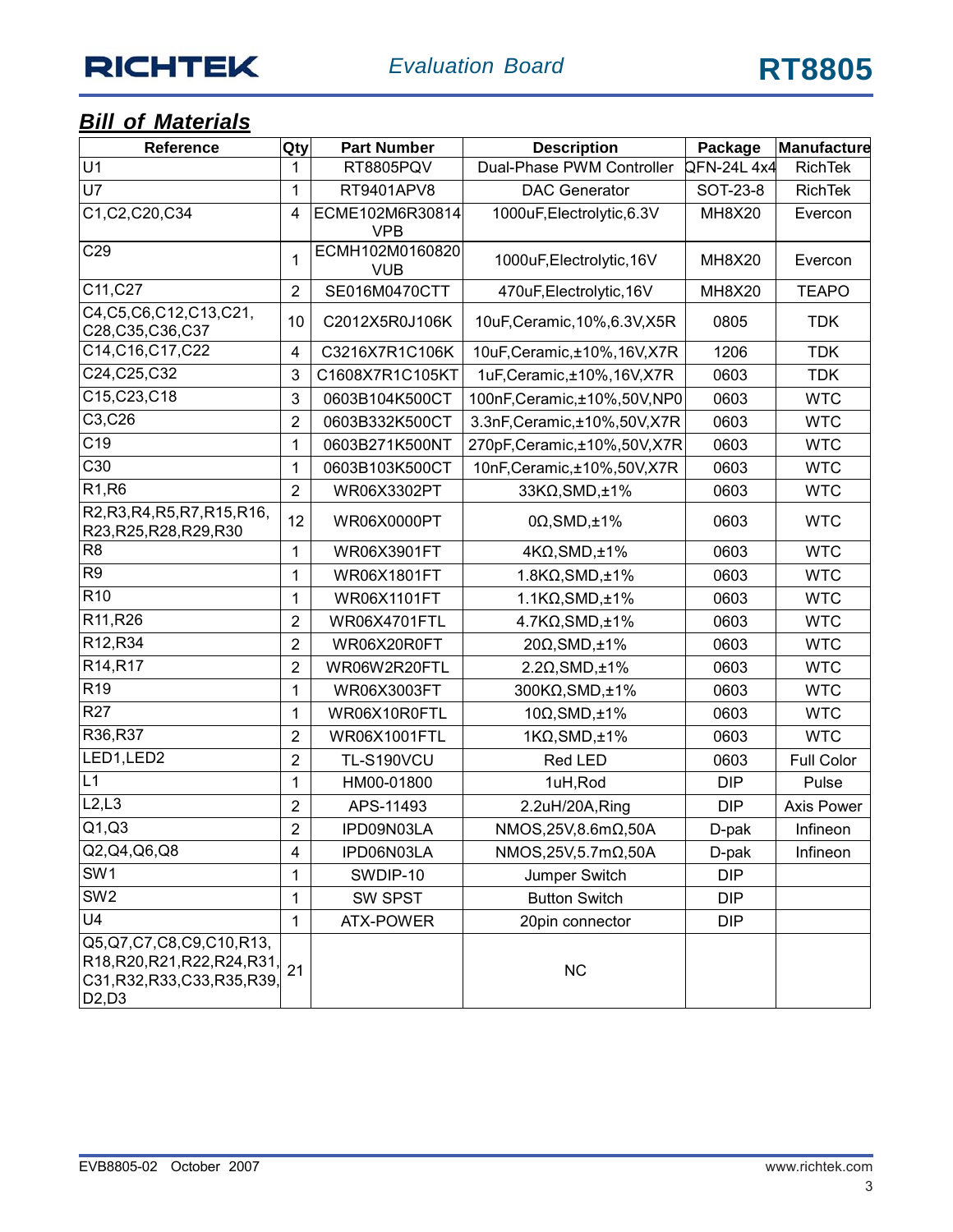# **RT8805**



:::::

 $\bullet$ 

 $\bullet$ 

 $\bullet$ 

◠  $\bullet$ 

 $\Box$ 

#### *PCB Layout*



Figure 2. 1<sup>st</sup> Layer **Figure 3. 2<sup>nd</sup> Layer** Figure 3. 2<sup>nd</sup> Layer



Figure 4. 3<sup>rd</sup> Layer **Figure 5. 4<sup>th</sup> Layer** Figure 5. 4<sup>th</sup> Layer



: : m

 $\mathbf{r}$ ÷

**SIR** 

E.

:::::